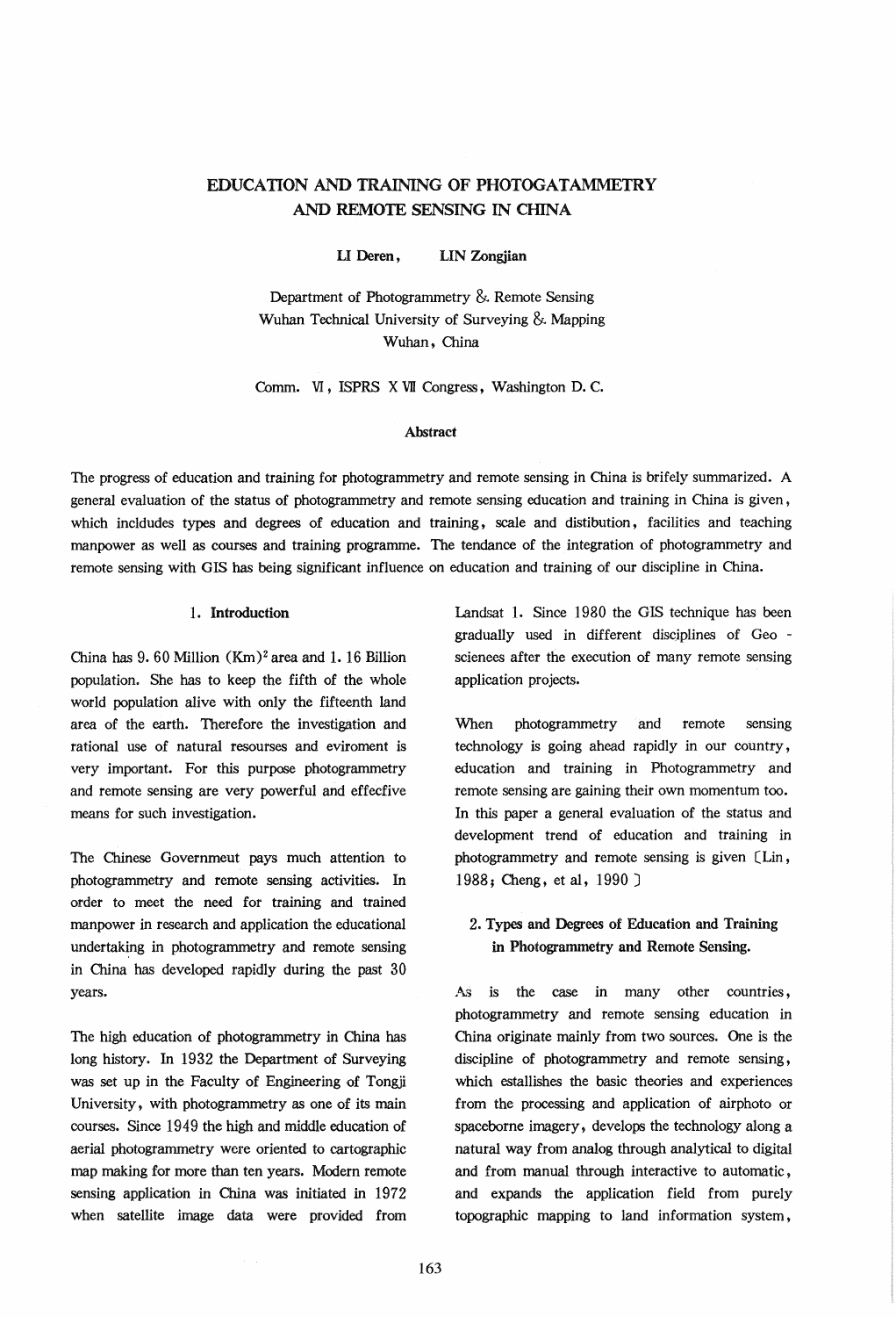resource investigation, environment evaluation, agricultural planning, forest surveys, rural and urban planning and management. Another source is the disciplines of geography, geology, mine survey, forestry, traffic engineering, civil engineering and hydroelectric engineering etc. Each speciality of them has s strong base in their own discipline. But they accept photogrammetry and remote sensing knowledge to enhance their technology and make

definite applications in a special field. According to the percentage of teaching hours to be taken for photogrammetry and remote sensing courses and to the future profession of. the students , photogrammetry and remote sensing education in China can be divided into two types, i. e. a dicipline dedicated to photogrammetry and remote sensing and disciplines with remote sensing courses. The offered degrees are listed in Tab. 1

|                                                                  | Degrees Offered                                                                                                                     |          |                                  |          |          |          |  |  |
|------------------------------------------------------------------|-------------------------------------------------------------------------------------------------------------------------------------|----------|----------------------------------|----------|----------|----------|--|--|
| Discipline                                                       | Certificate                                                                                                                         | Diploma  | Bachelor's                       | M. Sc.   | Ph. D    |          |  |  |
| Dedicated to photogrammetry<br>and remote sensing                | remote sensing                                                                                                                      | $\times$ | $\mathcal{L}_{\mathcal{L}}$<br>× | $\times$ | $\times$ |          |  |  |
|                                                                  | photogrammetry and remote<br>sensing                                                                                                | $\times$ | $\times$                         | $\times$ | $\times$ | $\times$ |  |  |
|                                                                  | information engineering                                                                                                             | $\times$ | $\times$                         | X        | $\times$ |          |  |  |
| Disciplines with<br>photogrammetry and<br>remote sensing courses | geography, geology,<br>agriculture, forestry,<br>soil science, traffic<br>engineering, hydroelectric<br>engineering, urban planning | $\times$ | $\times$                         | X        | $\times$ | $\times$ |  |  |

|  |  |  | Tab. 1 Types and Degrees of photogrammetry and remote sensing education |  |  |
|--|--|--|-------------------------------------------------------------------------|--|--|
|  |  |  |                                                                         |  |  |

| 3. Teaching Programme                                       | personnel from general disciplines. (Tab. 2)          |  |  |  |  |
|-------------------------------------------------------------|-------------------------------------------------------|--|--|--|--|
| The contents of courses are very different for              | $A =$ General disciplines with remote sensing courses |  |  |  |  |
| education<br>different<br>levels<br>degree<br>types,<br>and | $B =$ Short - term courses with certificates (3 to 5  |  |  |  |  |
| universities. Some typical catalogue listings are as        | months)                                               |  |  |  |  |
| follows.                                                    | $C =$ Postgraduate courses with M. Sc. degrees $(2.5$ |  |  |  |  |
|                                                             | years)                                                |  |  |  |  |
| 3. 1 Training and education in remote sensing for           | $\vee$ = Elective<br>$\times$ = Required              |  |  |  |  |

### 3. 1 Training and education in remote sensing

#### Tab. 2 Courses in remote sensing for personnel from general disciplines

| $\mathcal{L}$ .<br>Course name            |                | Level     |          |              |          |          |
|-------------------------------------------|----------------|-----------|----------|--------------|----------|----------|
|                                           | Lectures       | Practical | Tutorial | A            | B        | C        |
| Physical fundamentals of remote sensing   | 80             | 20        |          | $\checkmark$ | $\times$ | $\times$ |
| Computer processing of imagery            | 120            | 40        |          | $\checkmark$ | $\times$ | $\times$ |
| Optical processing of imagery             | 40             | 40        |          | $\checkmark$ | $\times$ | $\times$ |
| Visual image interpretation               | 60             | 20        |          |              | $\times$ | ×        |
| Remote sensing applications (in geology,  | each $20 - 40$ |           |          |              |          |          |
| forestry, soils, vegetation, environment, |                |           |          |              |          |          |
| oceanography)                             |                |           |          |              |          |          |
| Courses in research direction             | 150            | 600       | 50       |              |          |          |
| M. Sc. thesis                             |                |           | 1 year   |              |          | $\times$ |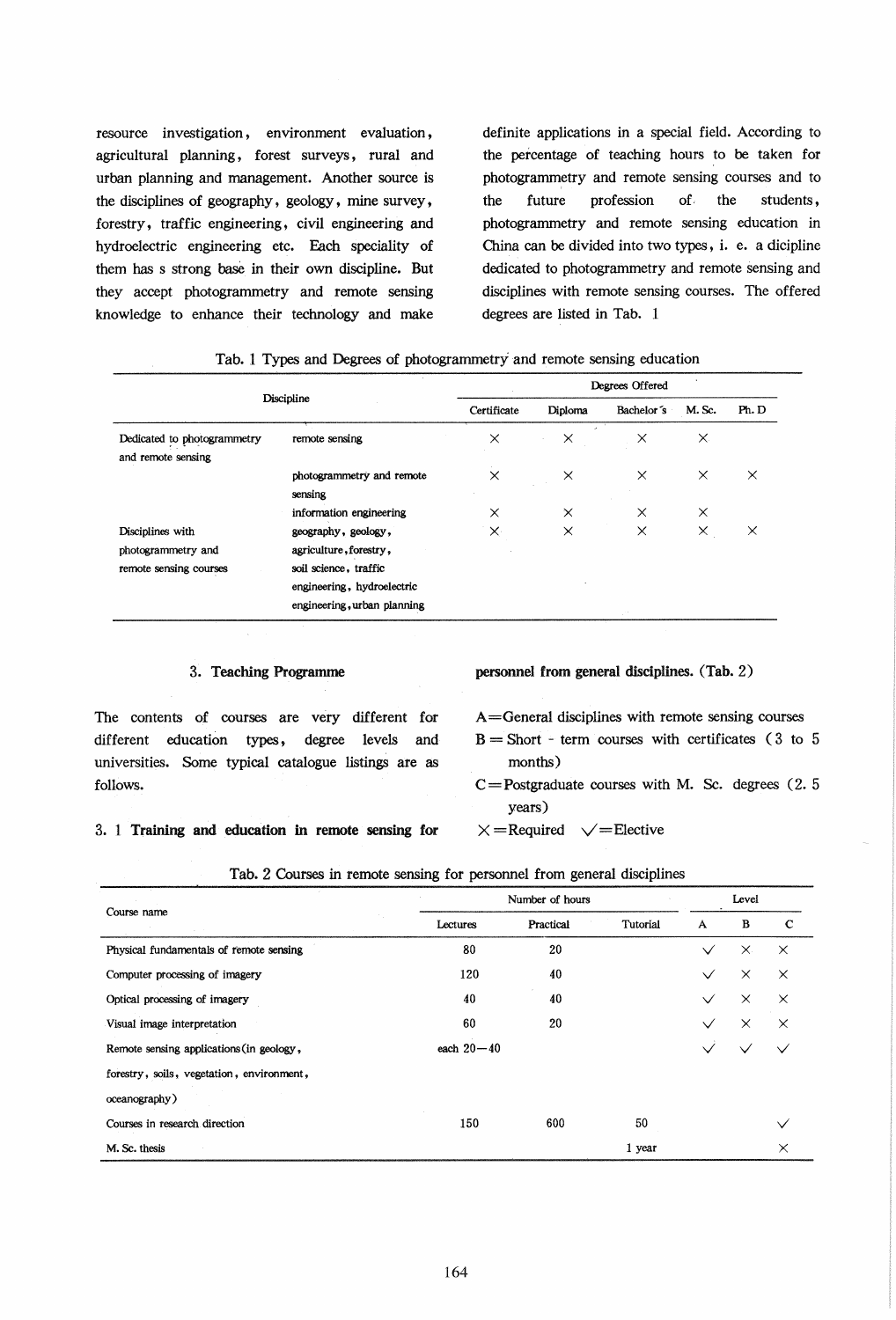Universities: Peking University (National Remote Sensing Education Centre of China) Zhongshan University (Guangzhou ) Zhejiang University (Hangzhou) Beijing Agricultrual University (Beijing ) Pedagogical University (beijing, Wuhan, Shanhai)

Geology University (Wuhan, Changchun) Forestry University(Nanijing, Beijing) Mining industry University(Xuzhou)

3. 2 Training and Education in Photogrammerty and Remote Sensing for Personnel from general disciplines (Tab. 3)

 $A = Short - term courses with certificates ( 4 months)$ 

B = Postgraduate diploma courses (1 year)

 $C = Postaraduate courses with M. Sc. degrees (2.5 years)$ 

 $\times$  = Required  $\times$  = Elective

Tab. 3 courses in Photohrammetry and remote sensing for personnel from general disciplines

|                                           |          | Level     |                 |              |              |             |
|-------------------------------------------|----------|-----------|-----------------|--------------|--------------|-------------|
| Course name                               | Lectures | Practical | <b>Tutorial</b> | $\mathbf{A}$ | B            | $\mathbf C$ |
| Physical fundamentals of remote sensing   | 44       | 10        |                 | X            |              |             |
| Aerospace data acquisition                | 24       | 6         |                 |              | $\times$     | $\times$    |
| Photographic processing                   | 16       | 8         |                 | $\checkmark$ | $\checkmark$ |             |
| Topographic surveys                       | 20       | 80        |                 | $\checkmark$ | $\checkmark$ |             |
| Adjustment                                | 38       | 12        |                 | $\times$     | $\times$     | $\times$    |
| Visual image interpretation               | 20       | 60        |                 | $\times$     | $\times$     | $\times$    |
| Photogrammetry                            | 40       | 60        |                 | $\times$     | $\times$ .   | $\times$    |
| Analytical plotting                       | 10       | 10        |                 | $\times$     | $\times$     | $\times$    |
| Computer aided cartography                | 10       | 4         |                 | $\times$     | $\times$     | $\times$    |
| Digital image processing $(A)$            | 20       | 4         | 10              | $\times$     |              |             |
| Digital image processing (B)              | 60       | 20        |                 |              | $\times$     | $\times$    |
| Rimote sensing application technology (A) | 20       | 4         | 10              | $\times$     |              |             |
| Remote sensing application technology(B)  | 60       | 30        | 30              |              | $\times$     | $\times$    |
| Geo - infoumation systems                 | 40       | 10        | 20              |              | $\times$     | $\times$    |
| Close range photogrammetry                | 16       | 8         |                 |              |              |             |
| <b>Advanced mathematics</b>               | 80       |           | 30              |              |              | $\times$    |
| Pattern recognition                       | 40       | 8         | 20              |              |              | X           |
| <b>Digital Photogrammetry</b>             | 32       | 12        | 20              |              | $\checkmark$ | $\times$    |
| Computer software engineering             | 24       | 16        | 20              |              |              | $\times$    |
| Computer interface                        | 12       | 20        | 20              |              | $\times$     | X           |
| Systems engineering                       | 20       |           |                 |              | $\checkmark$ | ×           |
| M. Sc. thesis                             |          |           | 1 year          |              |              | $\times$    |

Universities :

Nanjing University (Nanjing) , Tongji University (shanghai), Wuhan Technical University of Surveying and Mapping (WTUSM) (Wuhan) South - West Jiaotong University(chendu)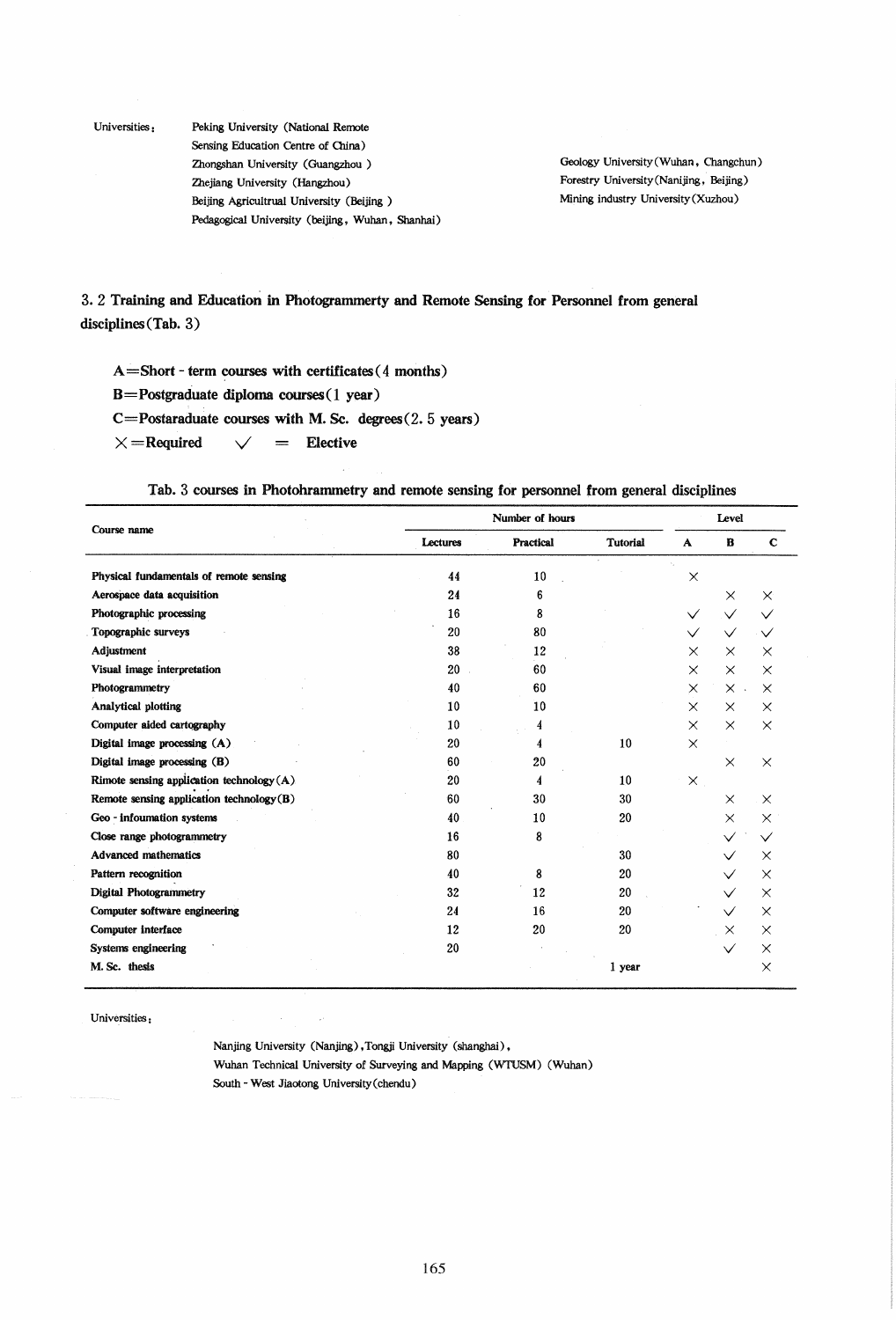# 33 Dedicated education in remote sensing and geographic information engineering (Tab. 4)

A=Short - term courses with certificates(5 months)

 $B = Postgraduate dibloma courses(1 year)$ 

C=Postgraduate courses with M. Sc. degree (2. 5 years)

# Tab. 4 courses in remote sensing and geographic information engineering

| Course name                             | Number of hours |           |          |              | Level        |             |  |  |
|-----------------------------------------|-----------------|-----------|----------|--------------|--------------|-------------|--|--|
|                                         | Lectures        | Practical | Tutorial | A            | B            | $\mathbf C$ |  |  |
| Physical fundamentals of remote sensing | 44              | 10        |          | $\times$     | $\times$     | $\times$    |  |  |
| Aerospace data acquisition              | 24              | 6         |          | $\checkmark$ | $\times$     | $\times$    |  |  |
| Adjustment                              | 38              | 12        |          | $\checkmark$ | $\times$     | $\times$    |  |  |
| Visual image interpretation             | 20              | 60        |          | $\times$     | $\times$     | $\times$    |  |  |
| Photogrammetry                          | 40              | 40        |          | $\times$     | $\times$     | $\times$    |  |  |
| Computer aided cartography              | 10              | 4         |          | $\times$     | $\times$     | $\times$    |  |  |
| Digital image processing                | 60              | 20        |          | $\times$     | $\times$     | $\times$    |  |  |
| Remote sensing application technoloyg   | 60              | 30        | 30       |              | $\times$     | $\times$    |  |  |
| Resource investigation and evaluation   | 40              | 60        |          |              | $\times$     | $\times$    |  |  |
| Environmental monitoring and planning   | 26              | 34        |          |              | $\times$     | $\times$    |  |  |
| Regional and town planning              | 32              | 48        |          |              | $\times$     | $\times$    |  |  |
| Economics for resources and environment | 34              | 6         |          | $\times$     | $\times$     | $\times$    |  |  |
| Remote sensing information systems      | 40              | 20        | 10       | $\times$     | $\times$     | $\times$    |  |  |
| Urban information systems               | 20              | 20        | 10       |              | $\times$     | $\times$    |  |  |
| Pattern recognition                     | 40              | 8         | 20       |              | $\checkmark$ | $\times$    |  |  |
| Systems engineering                     | 20              |           |          |              |              | $\times$    |  |  |
| Computer software engincering           | 12              | 20        | 20       |              |              | $\times$    |  |  |
| Computer interface                      | 24              | 16        | 20       |              | $\checkmark$ | $\times$    |  |  |
| M. Sc. thesis                           |                 |           | 1 year   |              |              | X           |  |  |

University: WIUSM

## 3.4 Dedicated education in photogrammetry and remote sensing (4 year, bachelor's degree) (Tab. 5)

|  | Tab. 5 courses in Photogrammetry and remote sensing (4 years) |
|--|---------------------------------------------------------------|
|--|---------------------------------------------------------------|

| Subjects                              |         | Hours        |         |              |         |          |  |  |  |
|---------------------------------------|---------|--------------|---------|--------------|---------|----------|--|--|--|
|                                       |         | Introductory |         | Intermediate |         | Advanced |  |  |  |
|                                       | Lecture | Lab          | Lecture | Lab          | Lecture | Lab      |  |  |  |
| Group A: math, science an engineering |         |              |         |              |         |          |  |  |  |
|                                       |         |              |         |              |         |          |  |  |  |
| 1. Mathematics                        | 200     | 100          |         |              | 45      | 16       |  |  |  |
| 2. Physics.                           | 120     | 50           |         |              |         |          |  |  |  |
| 3. Earth science                      | 50      | 32           |         |              |         |          |  |  |  |
| 4. Computer science                   | 42      | 36           | 30      | 20           | 20      | 10       |  |  |  |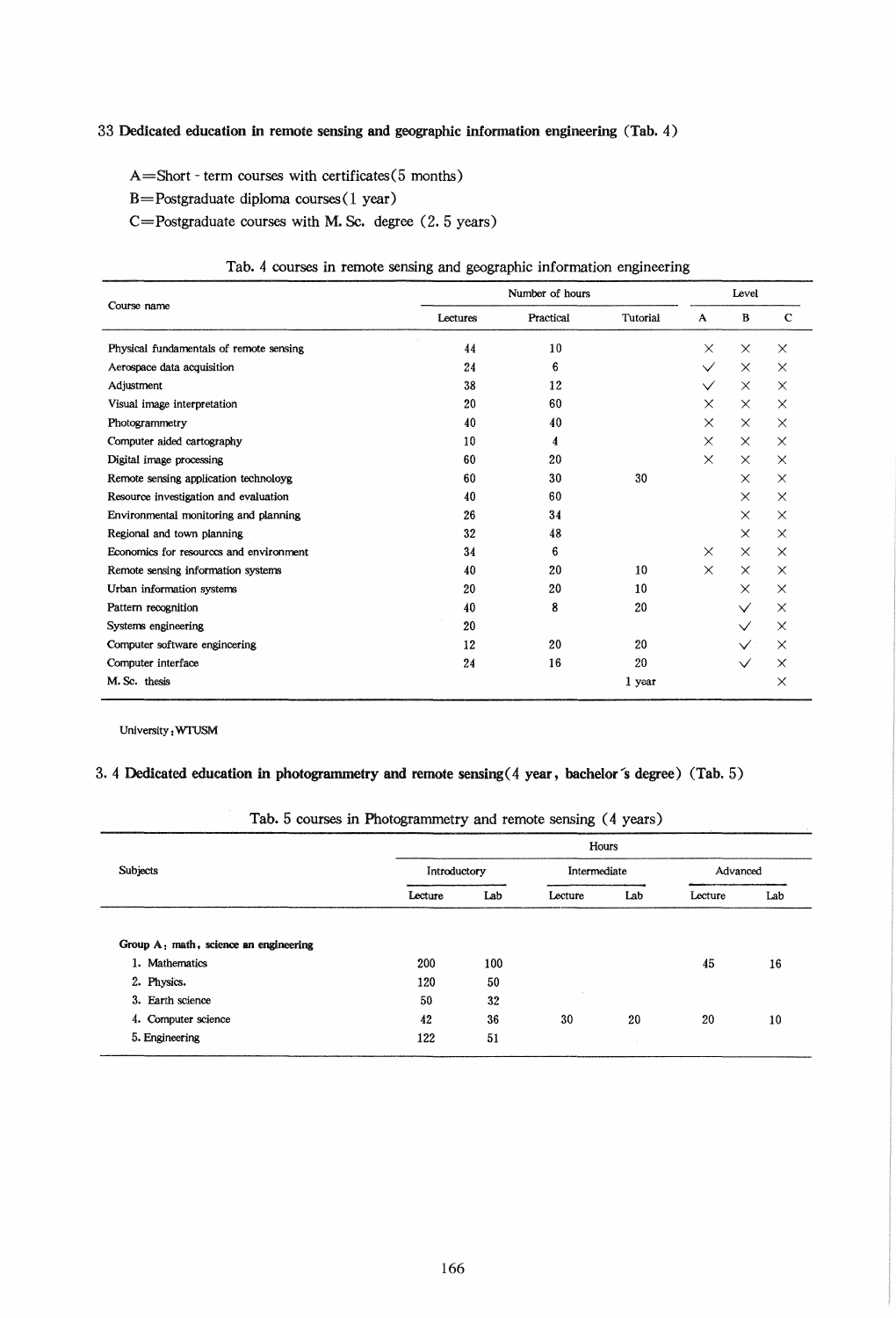Tab. 5 (continued)

| Group B: surveying and mapping          |    |    |     |     |     |              |  |
|-----------------------------------------|----|----|-----|-----|-----|--------------|--|
| 6. Geodetic positioning                 |    |    | 75  | 26  | 40  | 10           |  |
| 7. Gravity field determination          |    |    | 35  | 4   |     |              |  |
| 8. Adjustmant                           |    |    | 100 | 40  |     | $\pmb{\tau}$ |  |
| 9. Plane surveying                      | 50 | 50 | 40  | 120 | 40  | 120          |  |
| 10. Engineering and mining surveys      |    |    |     |     |     |              |  |
| 11. Hydrographic surveying              |    |    |     |     |     |              |  |
| 12. Legal surveying                     |    |    |     |     | 40  | 40           |  |
| * 13. Photogrammetry and remote sensing | 80 | 90 | 40  | 15  | 220 | 250          |  |
| 14. Digital mapping                     |    |    |     |     |     |              |  |
| 15. Land information systems            |    |    |     |     | 40  | 60           |  |
| 16. Cartography                         |    |    | 70  | 35  |     |              |  |
|                                         |    |    |     |     |     |              |  |
| Group $C_1$ non - technical             |    |    |     |     |     |              |  |
| 17. Land and business law               |    |    |     |     |     |              |  |
| 18. Planning                            |    |    |     |     |     |              |  |
| 19. Econmics and management             |    |    |     |     | 30  | 30           |  |
| 20. Humanities                          |    |    |     |     | 30  | 20           |  |
|                                         |    |    |     |     |     |              |  |

Universities: wruSM(Whan) Tongji University(Shanghai) South - West Jiaotong University (Chendu) Zhengzhou Institute of Surveying and Mapping (Zhengzhon)

This course includes fundamental photogrammetry, analytical photogrammetry, digital photogrammetry. Principle and Application of remote sensing.

3.5 Dedicated educationin Photogrammetryand remote sensing (2.5 years. M. Sc. degress) (Tab. 6)

| Course name                                        | Hours | ID |
|----------------------------------------------------|-------|----|
| Principles of Photogrammetry (with remote sensing) | 80    |    |
| Matrix algebra                                     | 60    |    |
| computation methods                                | 60    |    |
| Parameter Estimation and Advanced Adjustment       | 60    |    |
| Computer Graphics                                  | 40    |    |
| Englich                                            | 120   |    |
| German                                             | 60    |    |
| Relialility Theory                                 | 40    |    |
| Digital Image Processing (high level)              | 60    |    |
| Computer Vision                                    | 60    |    |
| Date Bases                                         | 40    |    |
| Artificial Intelligence expert systems             | 50    |    |
| Modern Photogrammetry and Remote sensing           | 40    |    |

Tab. 6 courses in photogrammetry and remote sensing(2. 5 years, M. Sc. degress)

University: wruSM; South - West Jiaotong University;

Zhengzhon Institute of Surveying and Mapping

 $\label{eq:ex1} \times\!=\!\mbox{Required}\,,\qquad\qquad \sqrt=\!\mbox{Electric}\,.$ 

Each postgradrate student has to elect least 3 Courses from these elective courses.

3. 6 Education in Urban - Rural surveying, planning and management(Tab. 7)

A=Short - term course (1 to 3 months)

B=Short - tern course(3 to 6 months)

C=Postgraduate course (18 months)

D=M. Sc. degree (30 months)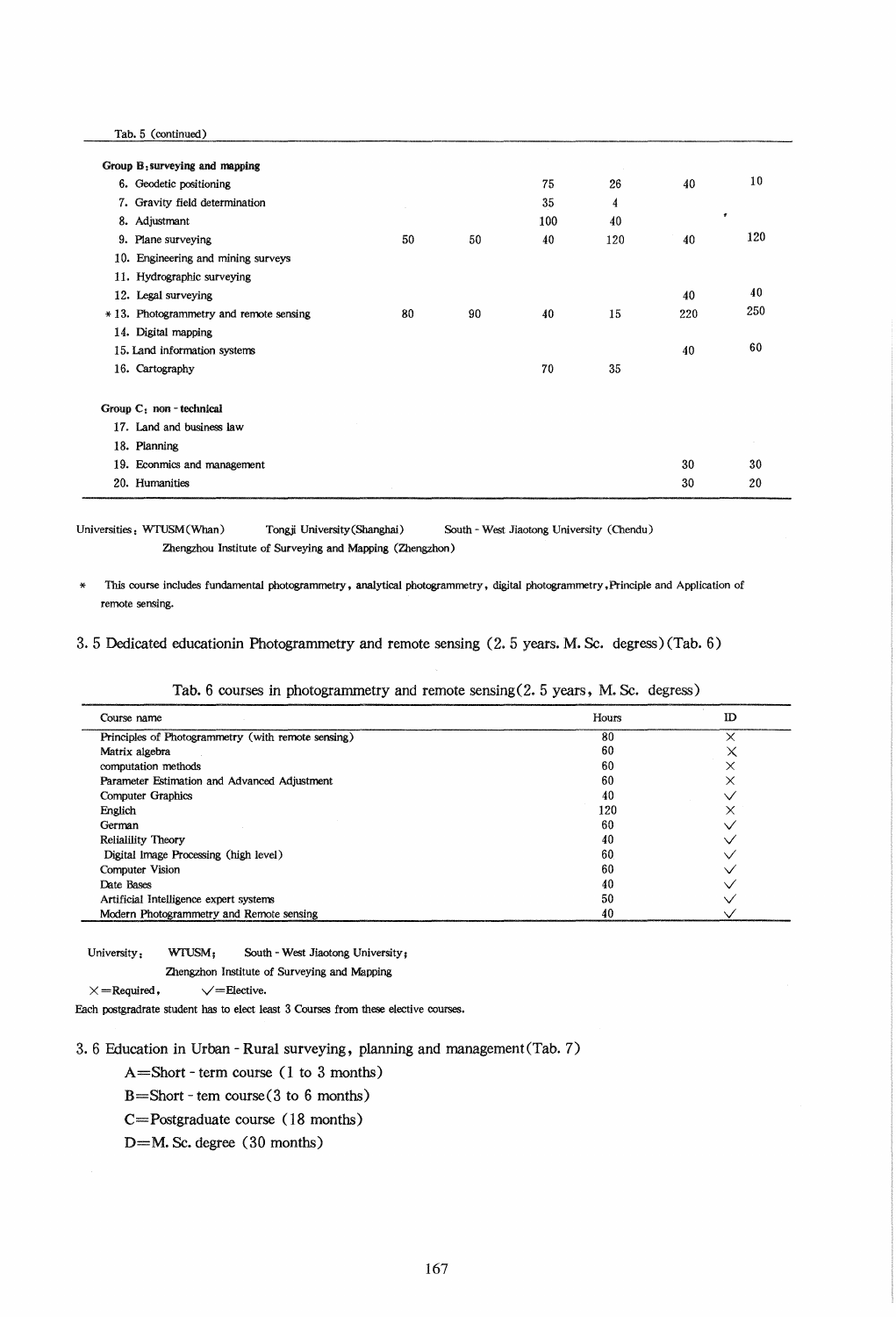|                                                   |          | Number of hours |              |             |             |              |
|---------------------------------------------------|----------|-----------------|--------------|-------------|-------------|--------------|
| Course name                                       | Lectures | Practical       | A            | $\bf{B}$    | $\mathbf C$ | D            |
| English (writing, reading, speaking, translation) | 240      |                 |              |             | $\times$    | $\times$     |
| Dialectics of nature                              | 80       |                 |              |             | $\times$    | $\times$     |
| Operations research                               | 80       |                 |              |             | $\times$    | $\times$     |
| Fuzzy set theory                                  | 60       |                 |              |             | $\times$    | $\times$     |
| Principles of systems engineering                 | 60       |                 |              |             | $\times$    | $\times$     |
| Basic photogrammetry                              | 30       | 20              | X            | $\times$    | $\times$    | $\times$     |
| Aerial photography and remote sensing techniques  | 36       | 14              | $\times$     | $\times$    | $\times$    | $\times$     |
| Cadastral surveys                                 | 36       | 14              |              |             | $\times$    | $\times$     |
| Urban/rural airphoto interpretation               | 40       | 60              | $\times$     | $\times$    | $\times$    | $\times$     |
| Urban organzation and planning                    | 30       | 10              |              |             | $\times$    | $\times$     |
| Urban/rural planning and management               | 40       | 10              |              |             | $\times$    | $\times$     |
| (including physical aspects)                      |          |                 |              |             |             |              |
| Personal compuetr AT database princeples          | 50       | 70              | $\times$     | $\times$    | $\times$    | $\times$     |
| Computer aided cartography                        | 30       | 40              |              | $\times$    | $\times$    | $\times$     |
| Urban/rural ecology and envirommental planning    | 28       | 12              |              | $\times$    | $\times$    | $\times$     |
| Urban/rural planning information systems          | 40       | 60              |              |             | $\times$    | $\times$     |
| (USEMAP and MASMAP)                               |          |                 |              |             |             |              |
| Urban/rural economic information systems          | 30       | 10              |              |             | $\times$    | X            |
| Municipal information systems                     | 30       | 10              |              |             | $\times$    | $\checkmark$ |
| Earth resources information systems               | 30       | 10              |              |             | $\times$    | X            |
|                                                   |          | A               | $\, {\bf B}$ | $\mathbf C$ |             | D            |
| Case study (Hangzhou)                             |          |                 | two          | three       |             | one          |
| M.Sc.                                             |          |                 | weeks        | months      |             | year         |

Tab. 7 Courses in urban - rural surveying, planning and management

University: wruSM (Cooperation with ITC)

### 4. Facilities, Teachers and Students

In regard to training purpose and type of education, the facilities are very different beween the universities. However, the actual status, in many cases , can meet the needs of essential practical teaching, Some simple pieces of equipment, such as stereoscopes, transferscopes and light tables, can be supplied to nearly every student. In photogrammetry and remote sensing departments, every student can arrange to have several hours for practical operation of photogrammetric plotters of high precision including analytical plotters. In recent years, Chinese institutions have purchased a certain amount of digital image processing equipment, among which there are about 60 sets such as DIPLX (Canada) of  $I^2$  S(United States). Now, more than 10 universities are equipped with digital image processing systems, both on workstation and PC computers.

Nearly all the universities offering remote sensing

courses have good teaching environments, such as classrooms and television demonstration tools. and possess strong teams for teaching basic courses, e. g. mathematics, physics, chemistry, geography and comprter science. Through several years of teaching and research in remote sensing, the teaching staffs have already gathered experience. About 30 percent of the remote sensing lecturers in the key universities have been abroad to acquire advanced knowledge of training. Many distinguished experts from abroad have been invited to give lectures in Chinese universities and research institutes.

At present, more than one hundred universities and colleges have opended courses about remote sensing technology. Among them the Wuhan Technical University of Surveying and Mapping, Zhengzhou Institute of Surveying and Mapping and South - West Jiaotong University have estallished departmant of Photogrammetry and Remste sensing with about 1000 students, 50 Post - graduate students and 20 doctor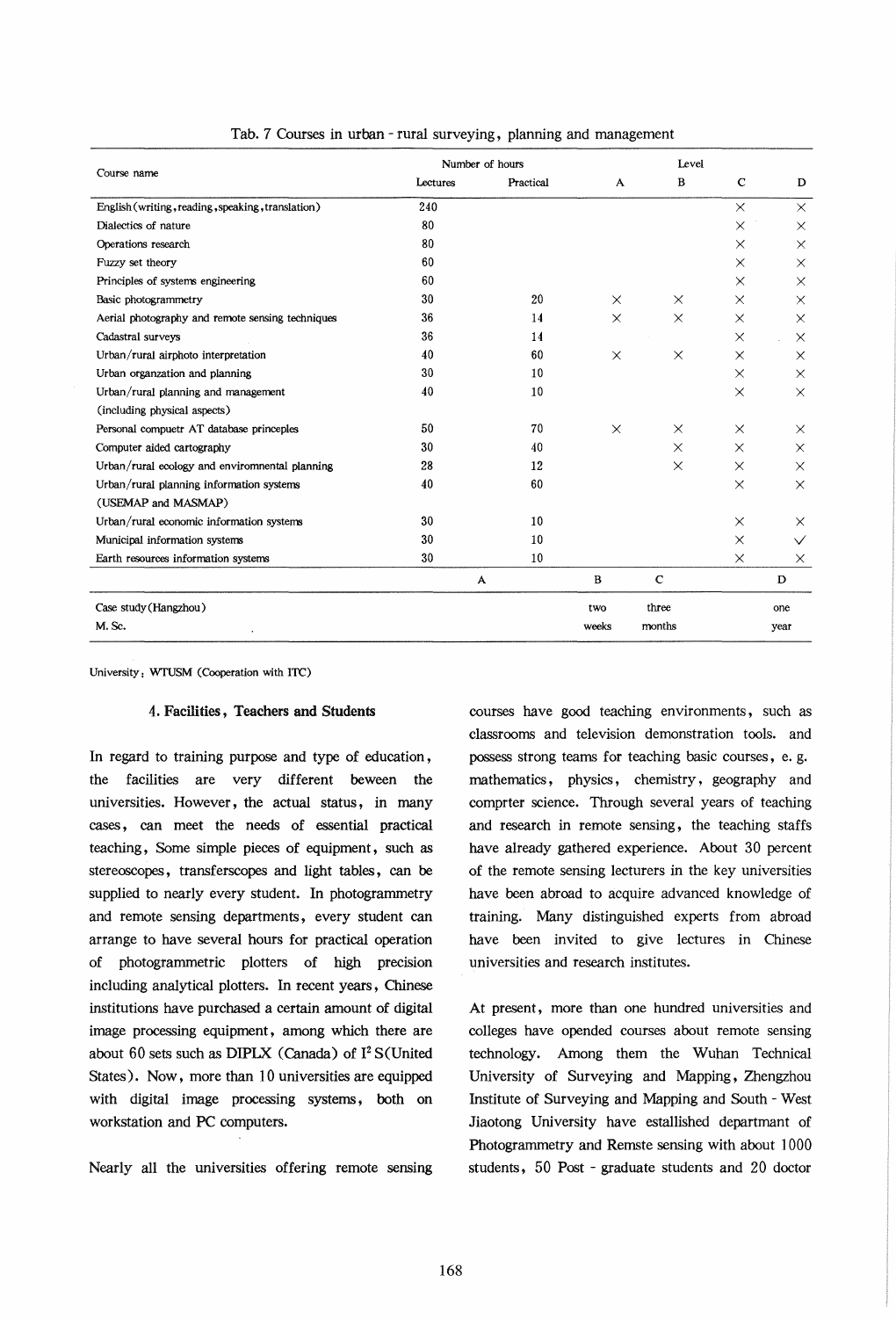candidates. A section of remote sensing geology has been set in Department of geology of Zhejiang University. The rest universities have opened  $1-3$ course concerned remote sensing. There are various kinds of universities in remote sensing, such as universities directly under the leadership of State Education Commission, universties administrated by Ministry of Mieral Resource, Ministry of Agriculture, Ministry of Forestry, Ministry of Railway, Ministry of Hydrology, Bureau of Survey and Mapping, Bureau of Meteorology, and some military universities. There are many disciplines to connect with remote sensing technolgy, geography, gelolgy, agriculture, forest, aerophotography and mapping, oceanography and hydrology, mathematics, computer science, physics and electronics, Among them, department of geography opened the most amount courses concerning remote sensing, 39 % of their total courses, Depurtment of geology stands second  $15\%$ , Department of aerophotography occupies  $12\%$ , Department of agriculture has  $10\%$ , Department of computer science has  $6\%$ , courses connected with remote sensing.

Peking University had opened a course "an introduction to remote sensing" for selections of whole university students. According to statistics, the number of students to take remote sensing courses are as follows:

geography, 60;

geology, 100 ;

computer science, 70;

geophysics, 20.

The total number is about 450 per year. Based on this figure, we estimate 5, 000 students to attend remote sensing lectures in our country every year.

### 5. Future Trends and Conclusions

As stated above, education and training system with several degrees/levels and for dfferent disciplines has been estallished in China for photogrammetry and remote sensing.

The recent development of photogrammetry and remote sensing shows that (Ackerman, 1992 J

- ( 1) Computer technology has launchde vast improvements of performance;
- (2)The natural result has been a great methodical and thematic expansion which is giving our discipline a new status, new self - confidence and vastly extended application.

As consequence photogrammetry and remote sensing are operating and interfacing with more general fields like computer vision, spatial information system, digital image processing, computer science, aerospace science. With these drastic changes our discipline has being now from photogrammetry that be longs to classical geometry science to iconic informatics that belongs to modern infromation science  $[Li, 1992]$  In order to meet the demands of these changes the future education and training in photogrammetry and remote sensing must be reformed, renewed and extended from time to time. The quality of future education concepts will have to be measured with criteria like (Gruen. 1990J:

- \* Comprehensive thinking in the context of systems as opposed to the control of spotted skills;
- Creative, independent thinking as opposed to receptive learning; intellectual education instead of pure conveyance of facts;
- Capalility for interdisciplinary and team work complementary to individualised study ability;
- Flexibility of curriculum with respect to fast adaptation to quickly changing technologies and professional conditions as opposed to static, frictional, everlasting concepts;
- Project oriented coursework and exemplary studies as opposed to striving for competeness in the conveyance of detailed procedural knowledge;
- Modularity of curriculum with respect to the consideration of permanent continuing education as opposed to the concept of a one - in a - lifetime grogram;

For the engineer in photogrammetry and remote sensing it will be of utmost importance in the future to acquire a bette understanding of mang areas in basic subjects like mathatics and physics (also English for Chinese engineer) and in supporting subjects like electrical engineering, computer science and information theory. This will provide for a §olid